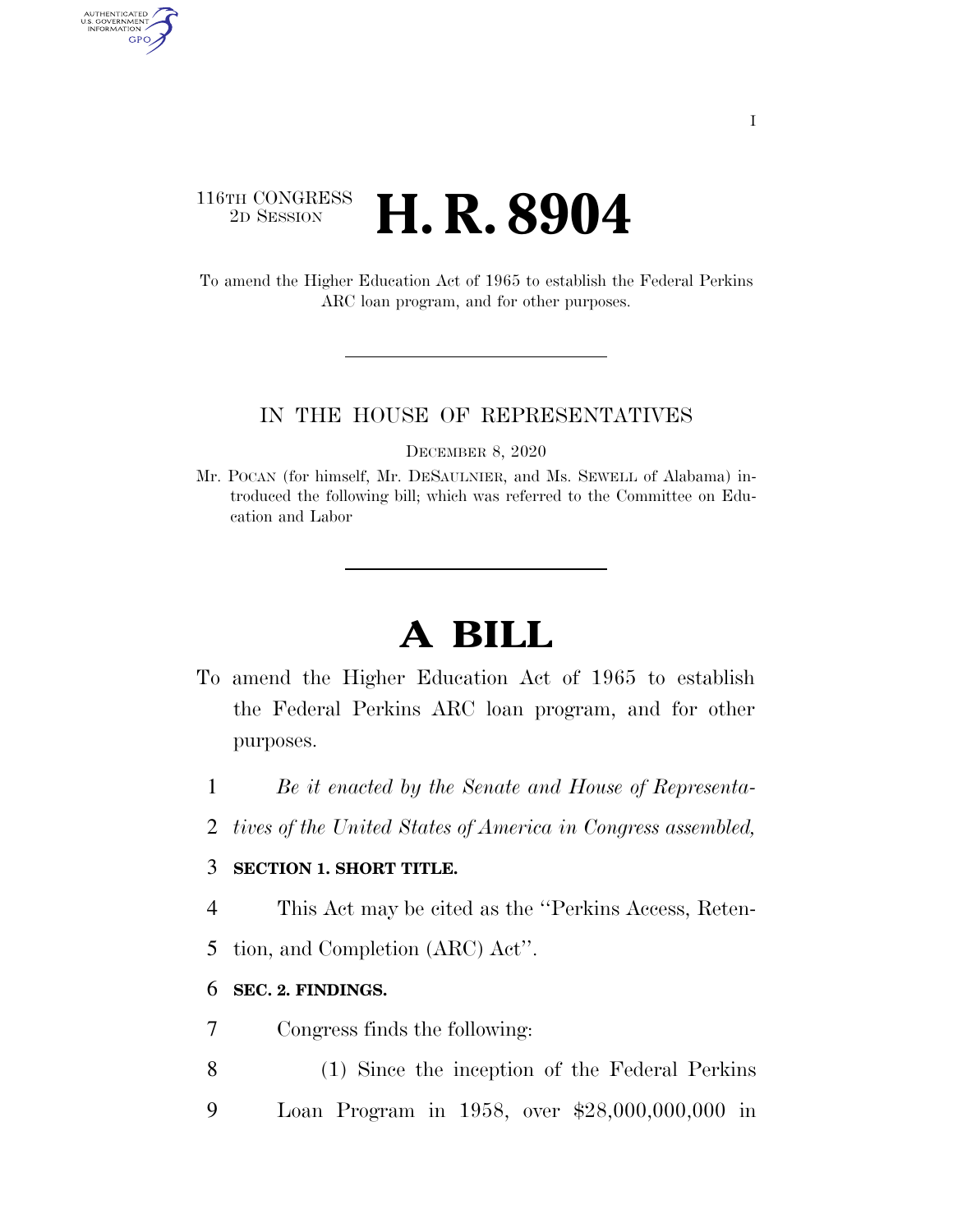loans have been made to students through more than 25,000,000 aid awards. Millions of students and families in need have been helped by Federal Perkins Loans.

 (2) The Federal Perkins Loan Program was a revolving fund that utilized a model of risk sharing, local control, and school based servicing that greatly benefited students, borrowers, and institutions of higher education for six decades.

 (3) In the 2016–2017 academic year, the last year that Federal Perkins Loans were authorized, 30 percent of families with dependent students re- ceiving Federal Perkins Loans had annual incomes below \$30,000 and 8 percent of families with de- pendent students receiving Federal Perkins Loans had annual incomes below \$12,000.

 (4) Since the expiration of the Federal Perkins Loan Program authorization in 2017, there has been no substitute or replacement aid for college students with need, which has resulted in many students hav-21 ing to borrow higher cost student loans or withdraw from college altogether.

#### **SEC. 3. FEDERAL PERKINS ARC LOANS.**

 (a) IN GENERAL.—Part E of title IV of the Higher Education Act of 1965 (20 U.S.C. 1087a et seq.) is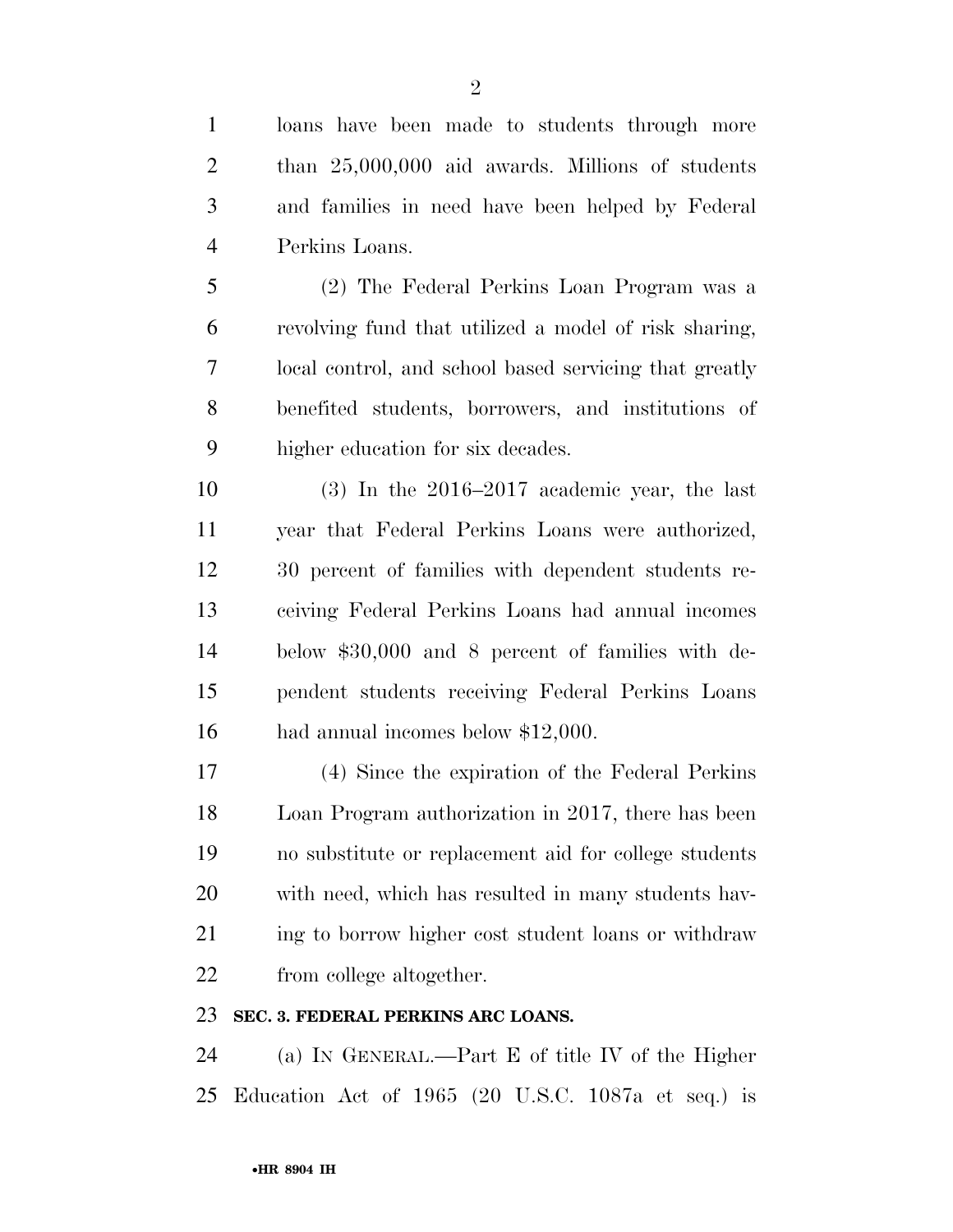amended by inserting before section 461 the following new section:

## **''SEC. 460A. FEDERAL PERKINS ACCESS, RETENTION, AND COMPLETION ARC LOAN.**

 ''(a) DESIGNATION OF LOANS.—The Secretary shall carry out a program assisting in the maintenance of funds at institutions of higher education for the making of loans to undergraduate, graduate, and professional students in need to pursue their courses of study in such institutions or while engaged in programs of study abroad approved for credit by such institutions. Loans made under this sec-tion shall be known as 'Federal Perkins ARC Loans'.

 ''(b) TERMS AND CONDITIONS.—Unless otherwise specified in this section, all terms and conditions and other requirements applicable to Federal Perkins Loans estab- lished under section 461 shall apply to Federal Perkins ARC Loans made pursuant to this section.

 ''(c) AGREEMENTS.—The Secretary may not provide assistance to an institution of higher education under this section unless such institution enters into an agreement with the Secretary under section 463(a).

22 "(d) ELIGIBLE BORROWERS.—A loan under this sec-tion may only be made to a student who—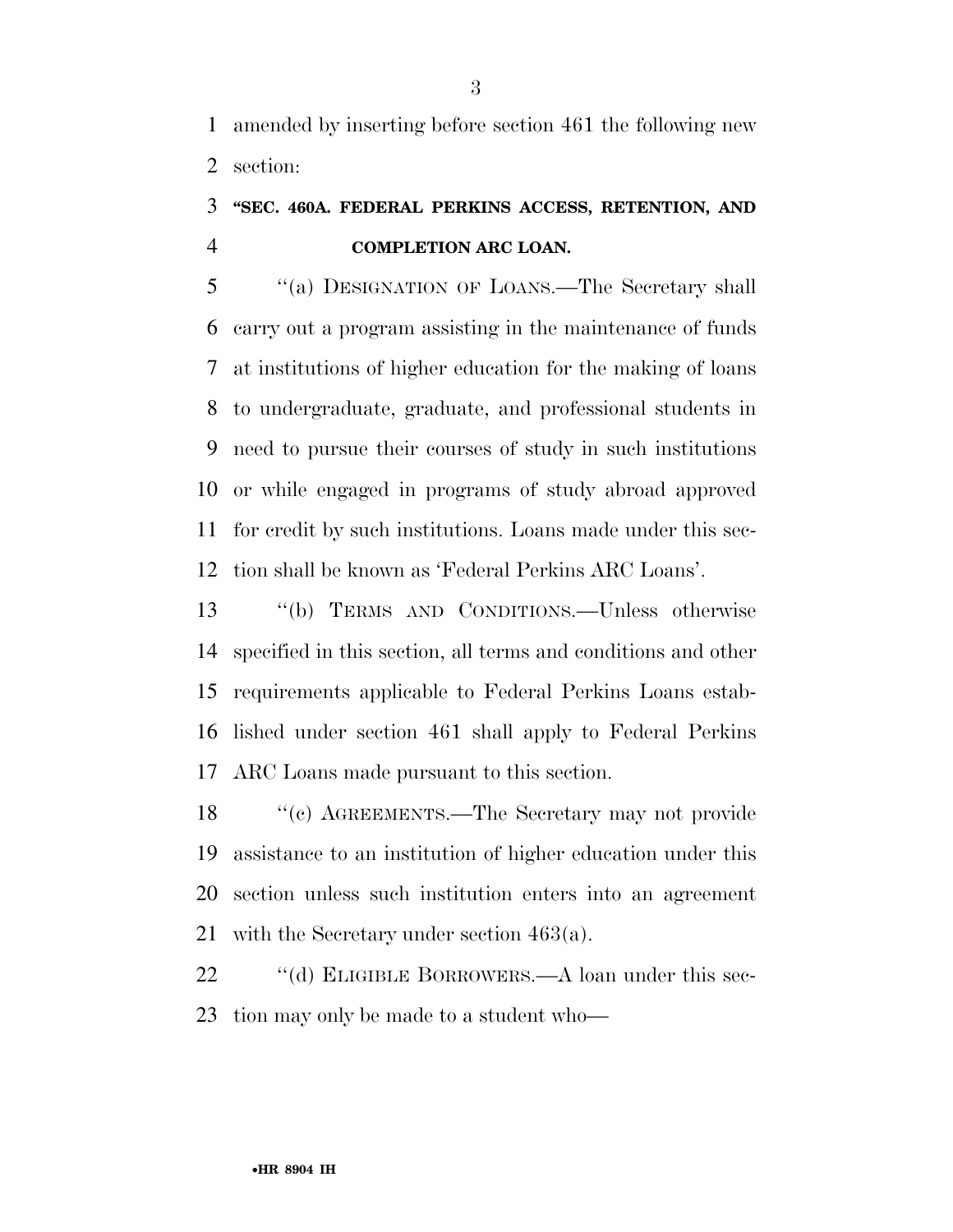| $\mathbf{1}$   | $\lq(1)$ is eligible under section 464(b) (including              |
|----------------|-------------------------------------------------------------------|
| $\overline{2}$ | graduate and professional students as defined in                  |
| 3              | regulations promulgated by the Secretary);                        |
| 4              | $(2)$ attends an eligible institution with an                     |
| 5              | agreement with the Secretary under section $463(a)$ ;             |
| 6              | and                                                               |
| 7              | $(3)$ the institution uses its authority under                    |
| 8              | such agreement to award the student a loan.".                     |
| 9              | (b) REAUTHORIZATION OF PERKINS LOANS.-Sec-                        |
| 10             | tion $461(b)$ of the Higher Education Act of 1965 (20             |
| 11             | U.S.C. $1087aa(b)$ is amended—                                    |
| 12             | (1) by striking "(1) IN GENERAL.—";                               |
| 13             | $(2)$ by redesignating subparagraphs $(A)$ , $(B)$ ,              |
| 14             | and $(C)$ as paragraphs $(1)$ , $(2)$ , and $(3)$ , respectively; |
| 15             | and                                                               |
| 16             | $(3)$ by striking paragraphs $(2)$ and $(3)$ .                    |
| $17\,$         | (c) ALLOCATION OF FUNDS FOR PERKINS ARC                           |
| 18             | LOAN.—Section 462 of the Higher Education Act of 1965             |
| 19             | $(20 \text{ U.S.C. } 1087 \text{bb})$ is amended—                 |
| 20             | $(1)$ by striking subsections $(a)$ and $(b)$ ; and               |
| 21             | $(2)$ by inserting before subsection $(e)$ the fol-               |
| 22             | lowing:                                                           |
| 23             | "(a) AVAILABLE DIRECT PERKINS ARC ANNUAL                          |
| 24             | LOAN AUTHORITY.—There are hereby made available,                  |
| 25             | from funds made available for loans made under part D,            |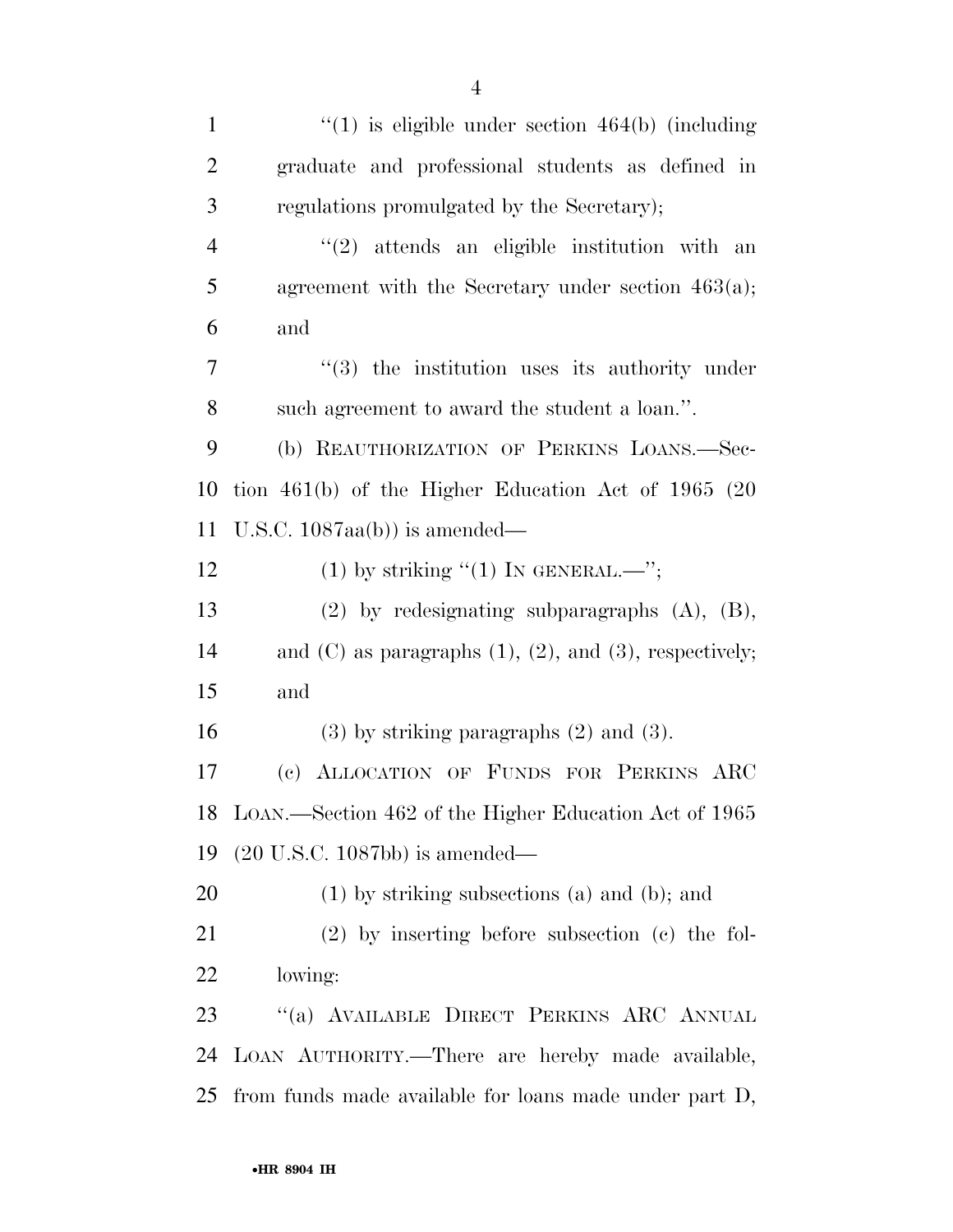not to exceed \$6,000,000,000 of annual loan authority for award year 2020–2021 and each succeeding award year until the program is determined by the Secretary to be self-sustaining, to be allocated under subsection (b).

 ''(b) ALLOCATION BASED ON PREVIOUS ALLOCA-TION.—

7 "(1) In GENERAL.—From the amount appro- priated pursuant to section 462(b), for each fiscal year, the Secretary shall allocate to each eligible in- stitution an amount equal to not less than 90 per- cent and not more than 110 percent of the amount that the eligible institution received under this sub- section and subsection (a) (as such subsections were in effect with respect to allocations for such fiscal year) for the previous fiscal year for which that in-stitution received funds under this section.

17 "(2) RATABLE REDUCTION.—If the amount ap- propriated for any fiscal year is less than the amount required to be allocated to all institutions under paragraph (1), then the amount of the alloca- tion to each such institution shall be ratably re-duced.

23 "(3) NO PREVIOUS ALLOCATION.—In the case of an institution that has not received a previous al-location under this section, the Secretary shall allo